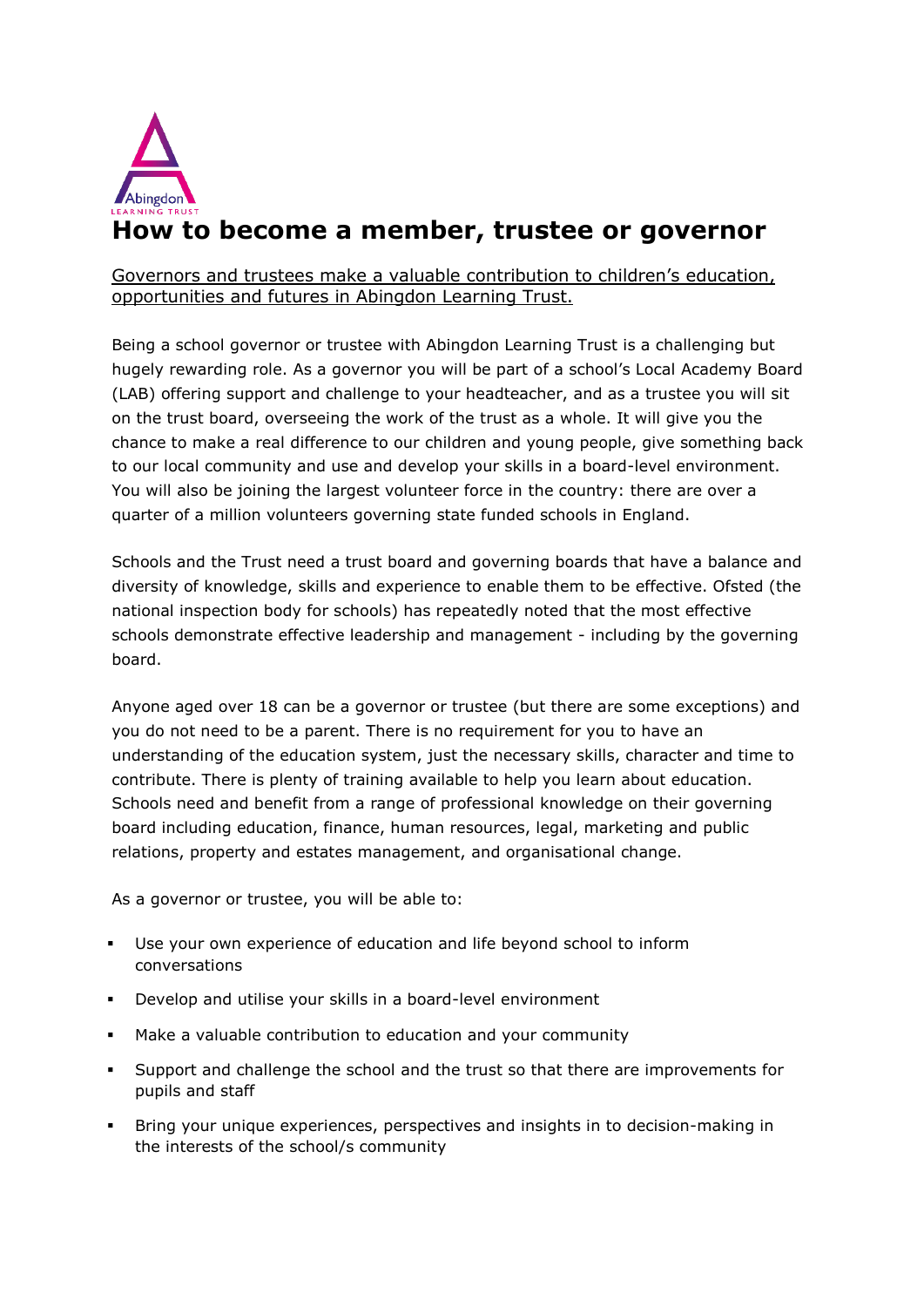## **What do governors and trustees do?**

The governing board (LAB) provides strategic leadership and accountability in schools. It has three key functions:

- Overseeing the financial performance of the school and making sure its money is well spent
- Holding the headteacher to account for the educational performance of the school and its pupils
- Ensuring clarity of vision, ethos and strategic direction

At trust board level you will have these responsibilities across all the schools.

Governors or trustees set the aims and objectives for the school or group of schools and set the policies and targets for achieving those aims and objectives. They monitor and evaluate the progress the school/Trust is making and act as a source of challenge and support to the Headteacher/CEO. In action, this means:

- Appointing and performance reviewing the head teacher and senior leaders, including making decisions about pay- or CEO at Trust-level
- Managing budgets and deciding how money is spent
- Engaging with pupils, staff, parents and the school community
- Sitting on panels and making decisions about things like pupil exclusions and staff disciplinary issues
- Addressing a range of education issues within the school including disadvantaged pupils, pupils with special needs, staff workload and teacher recruitment
- Looking at data and evidence to ask questions and have challenging conversations about the school

Governors and trustees must be prepared to adopt the Nolan principles of public life: selflessness, integrity, objectivity, accountability, openness, honesty and leadership.

Governors and trustees should also be committed to their role and to young people; confident in having courageous conversations; curious with an enquiring mind; able to challenge the status quo to improve things; collaborative to build strong relationships; critical to improve their own work and that of the board; and creative in problem solving and being innovative.

## **What will be expected of me?**

The average time commitment is five to eight hours per month, although it will vary depending on the needs of the school and the role. This includes meetings, background reading and school visits. As well LAB or trust board meetings, many schools have various committees and link governor roles which you may like to contribute to – this depends on each individual school.